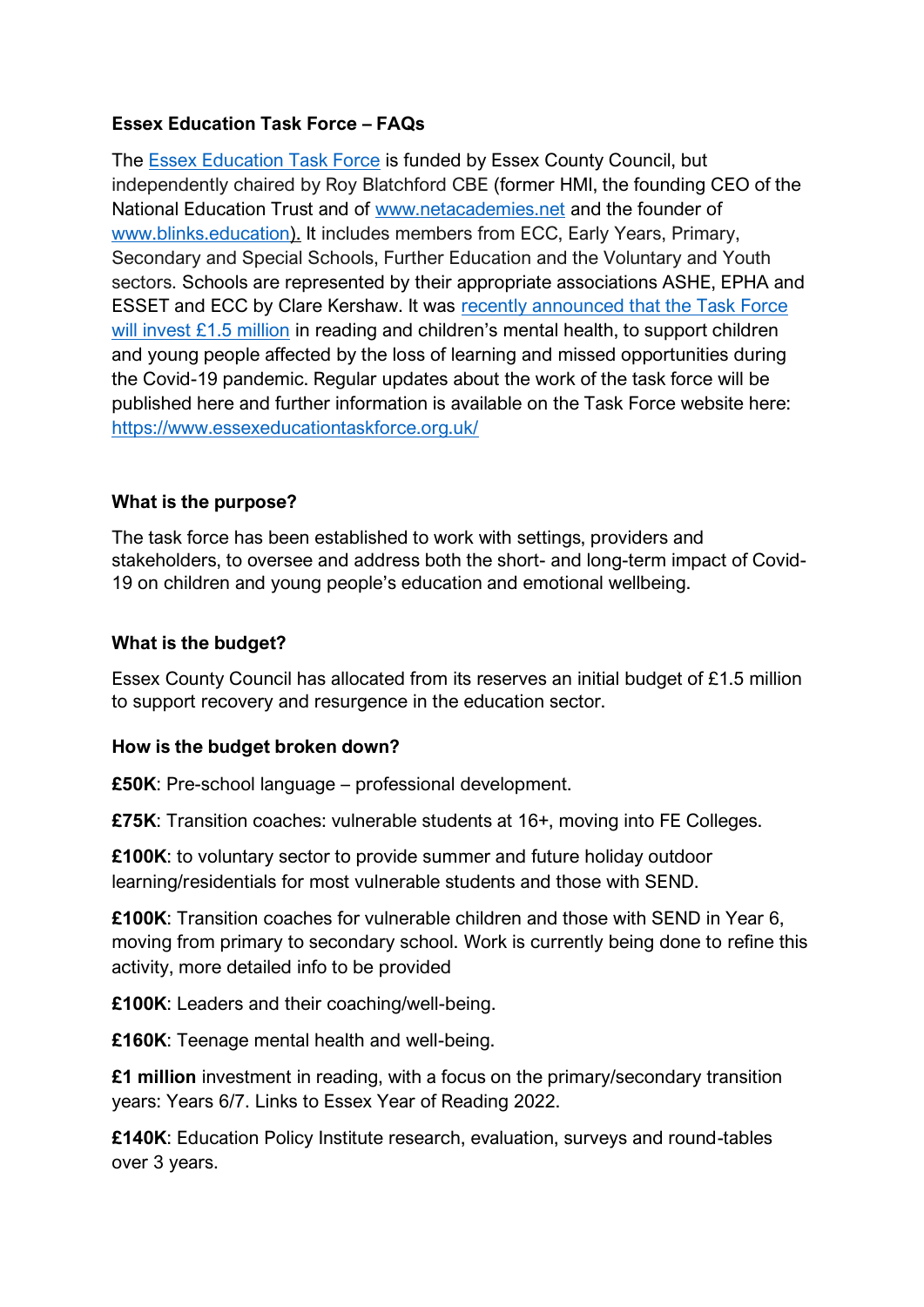# **What COVID concerns are identified in education?**

- The impact on loss of learning and knowledge, especially with language development
- The widening education divide between those with technology and support, and those without
- The impact on loss of sport, extra-curricular activities and cultural experiences
- The impact on emotional wellbeing, mental and physical health
- The impact on social skills and social connectivity
- The impact of missing out on rites of passage
- The impact on young people's pathways into post 16 and post 18 education, training and employment
- The significant inequity across the education system, magnified for those deemed vulnerable.

### **What are the aims?**

(i) to minimise the impact of the pandemic on all children and young people as quickly as possible, but with a three to five-year overview of phases of regeneration; (ii) to capture and promote current innovation and best practice across the education system in Essex;

(iii) to question current national approaches to education and system orthodoxies, shaping and demonstrating new 'ways of doing'.

# **What is the approach?**

The Task Force adopts a forward-looking optimism, rooted in hope for young people's futures and a deep belief in education leaders' outstanding achievements over the past twelve months:

<https://blinks.education/royBlatchfordsColumn.php> [https://blinks.education/downloads/Column/2021\\_03\\_01.pdf](https://blinks.education/downloads/Column/2021_03_01.pdf)

# **How does it link with ECC aims?**

The task force is funded by but independent of ECC, however, it aims to" capture and promote current innovation and best practice across the education system in Essex." ECC education directorate is represented on the task force by Clare Kershaw

# **How does it engage with schools**?

Primary, secondary and special schools are represented by an elected representative from EPHA, ASHE and ESSET.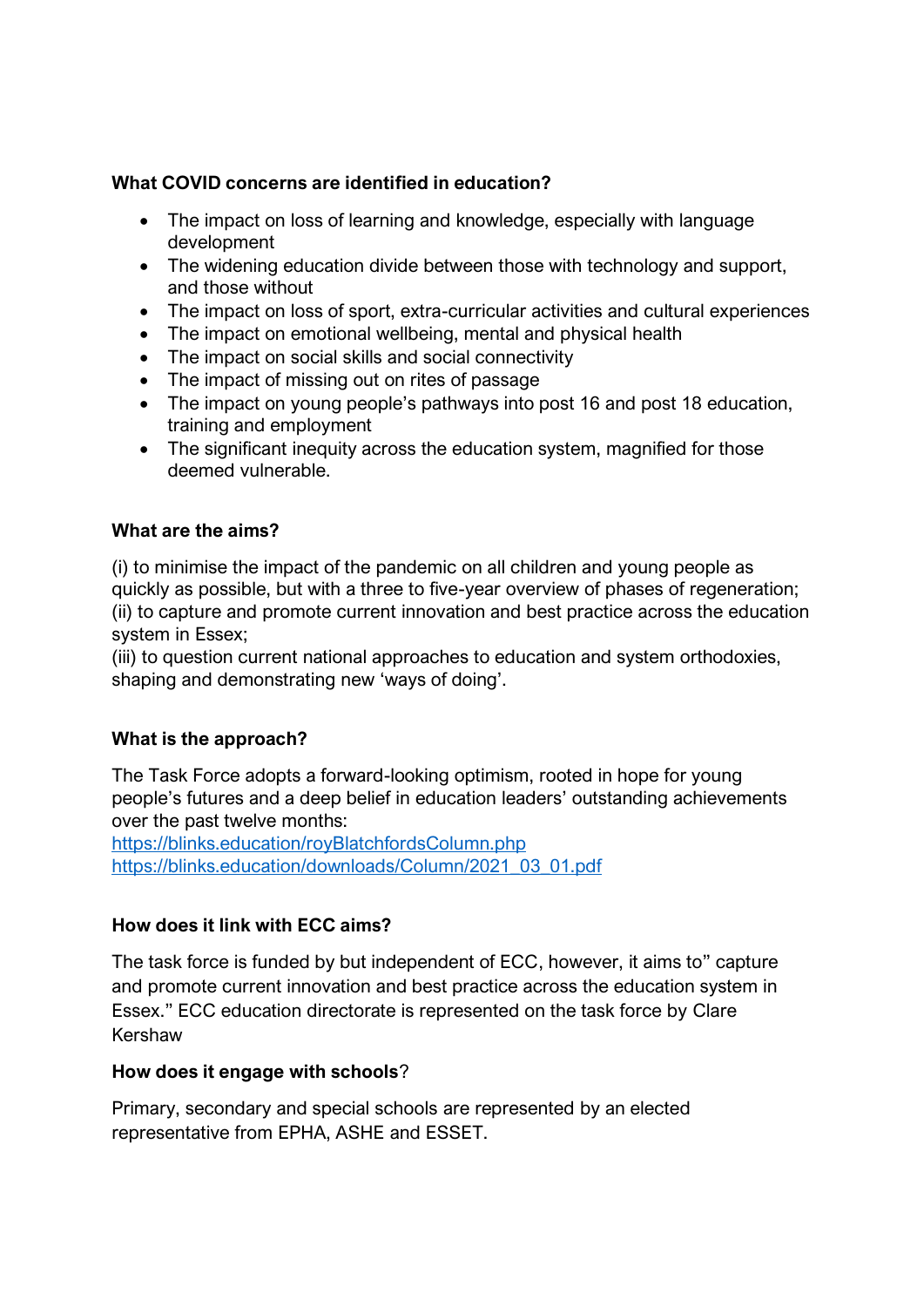### **How will progress to date be reported?**

There are various stakeholders to consider in progress reporting. Roy Blatchford reports quarterly to the Leader of the Council and the Education Policy Institute had been commissioned to evaluate and report on progress over the next 3 years.

The Education Directorate will be kept up to date with progress through the Education Strategic Change Board which currently takes place fortnightly.

ASHE, EPHA , ESSET and FEDEC will use their own networks to ensure progress are being reported regularly T

| <b>Name</b>            | <b>Representing</b>                    | <b>Email address</b>               |
|------------------------|----------------------------------------|------------------------------------|
| Roy Blatchford         | <b>Independent Chair</b>               | Royb88@gmail.com                   |
|                        |                                        |                                    |
| <b>Tony Ball</b>       | <b>ECC CIIr, Member for Education</b>  | cllr.tony.ball@essex.gov.uk        |
|                        | Excellence, Skills and Training        |                                    |
| <b>Martin Solder</b>   | Youth/voluntary education              | martins@essexboysandgirlsclubs.org |
| Linda Robinson         | Governance                             | lindarobinson.governance@gmail.com |
| Jo Nice                | <b>Early Years</b>                     | jo.nice@seymourhouse.co.uk         |
| Jen Grotier            | <b>Special Schools</b>                 | jenniferg@shorefields.essex.sch.uk |
| <b>Harriet Phelps-</b> | <b>Primary Schools</b>                 | head@janetduke.essex.sch.uk        |
| Knight                 |                                        |                                    |
| Dan Pearson            | <b>Further Education</b>               | dan.pearson@uspcollege.ac.uk       |
| <b>Clare Kershaw</b>   | <b>ECC Director of Education</b>       | clare.kershaw@essex.gov.uk         |
| Carole Herman          | <b>Secondary Schools</b>               | c.herman@shenfield.essex.sch.uk    |
| Anita Kemp             | ECC - Head of Strategy Planning and    | Anita.kemp2@essex.gov.uk           |
|                        | Performance                            |                                    |
|                        |                                        |                                    |
| lan Fisher             | <b>EETF Administrator (ECC funded)</b> | lan.Fisher@essex.gov.uk            |

#### **Members of the Task Force and the sector they represent.**

#### **How can schools engage with the task force?**

Schools should engage with the task force through EPHA, ASHE and ESSET. The contacts are as provided in the table above:

EPHA

ASHE

ESSET.

FEDEC

# **What opportunities are there to challenge the task force decisions?**

The task force is independent of ECC so it is free to make its own decisions. ECC will have an opportunity to steer these decisions through Clare Kershaw